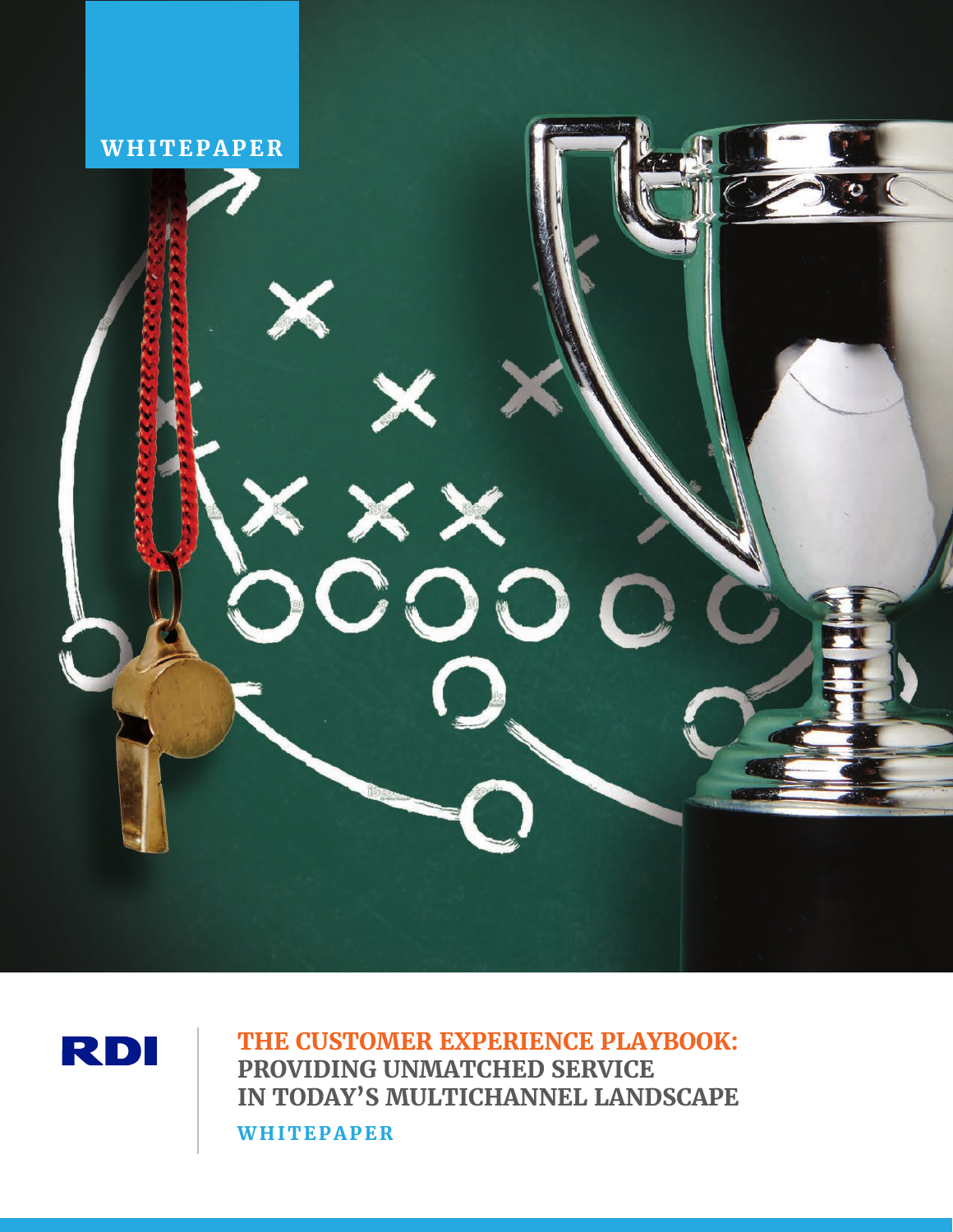## **THE CUSTOMER EXPERIENCE PLAYBOOK: PROVIDING UNMATCHED SERVICE IN TODAY'S MULTICHANNEL LANDSCAPE**

Today's customer is **more empowered than ever before**. Customers have more information, and it's easier to access that information. And yet, it's more challenging for customer service leaders to engage those customers through relevant and timely connections throughout the buyer's journey. Modern-day consumers can interact with a company in a variety of ways, and a uniform customer experience is expected at all of these checkpoints. More importantly, the company is expected to wow the customer at every conceivable interaction. No matter who the customer is connecting with — your sales reps, your field technicians or outsourced customer service — you must deliver one brand, one voice, one overall customer experience for success.

.............................................................................................................................................................................................

# **Roadblocks to Success**

Customer experience is where it's at in modern marketing. A Salesforce survey shows that **86 percent of senior marketers believe** that a cohesive, fully integrated buyer's journey is of the utmost importance. However, only 17 percent of companies have actually created this integrated model across all of their customer touchpoints. This disconnect is a major hurdle many companies still have to overcome.

### *Documenting Customer Interactions*

While this may seem basic, it's important that everyone across your organization agrees on your product and service offerings. Included in this is that everyone shares the same business benefits, timeline and pricing for your solutions with your customers and prospects.

A universal system for documenting customer interactions and making this information available to all of the company's touchpoints is essential for any company that takes the customer experience seriously. However, such a solution is much easier said than done.

## *Engaging Customers across Multiple Channels*

Once upon a time, customers had a preferred way of contacting a company, and they'd use this one avenue exclusively. Today's customer experience landscape is far different. Customer will email a company, interact with the company on social media, use online chat and place a call to the company, all within a short period of time. The customer expects every interaction to be similar to one another in terms of quality, and they expect that the information they've previously provided to your company is known by every representative they interact with. After all, it's the same company, right?

.............................................................................................................................................................................................

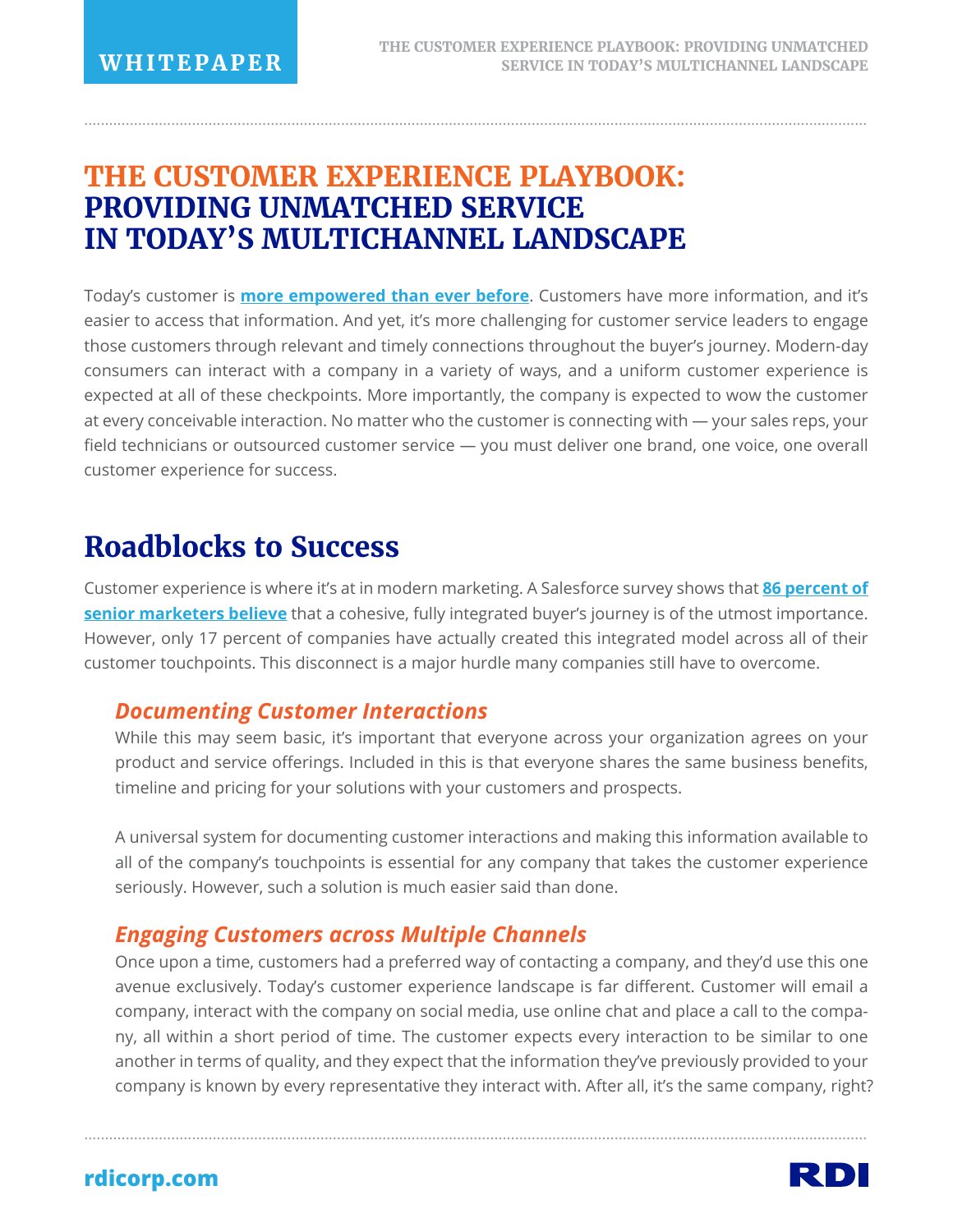As we all know, each of those touchpoints are handled by different people in different departments. Aligning all of those individuals seems like an impossible task. And yet, it's what the customer demands. It's a major challenge many companies have had difficulty in handling.

.............................................................................................................................................................................................

### *Being Everywhere at All Times*

The days of customer service being open from 9 AM to 5 PM are long gone. According to the Social Habit, 42 percent of customers surveyed state that they expect an answer to their social media questions **within the hour**. What's more, 57 percent of respondents state that this timeframe should apply to nights and weekends as well. In other words, people don't care what time it is. They want answers now.

This is obviously a major challenge for customer service departments in all industries. Having top-notch customer support available at all times is extremely challenging. But once again, the customer is always right. And if they expect speedy response times during off-peak hours, it's your duty to give it to them.

# **Training Agents in Customer Service**

It's not enough to simply have customer service representatives available to solve problems. Those people have to actually know what they're doing, and they have to possess the ability to represent the brand at a high level in all situations. And, as you now know, that representation must be executed quickly.

## *Working across Departmental Branches*

Although consumers aren't as likely to reach out to companies via phone as they once were, everyone knows the pain of being transferred around from department to department in search of an answer. These transfers still happen in online customer service, but they must happen quickly and seamlessly. People don't want to buy from a company — or stay with a company — that can't seem to get its story straight. You must set up a cohesive way for your customer service reps to transfer cases to other departments, or at least to get answers from other areas when necessary.

## *Partnering with Third-Party Vendors*

In order to ease the burden of 24/7 customer support, many companies contract with **third-party vendors**. This means an outside company will handle the concerns and complaints of your customers so your company doesn't have to spend resources on an online chat rep working the graveyard shift. However, aligning your customer experience vision with your third-party vendors is crucial. Without a strong vision — and a plan to execute each step of a successful customer experience your third-party vendors won't have the necessary tools they need to implement that vision.

.............................................................................................................................................................................................

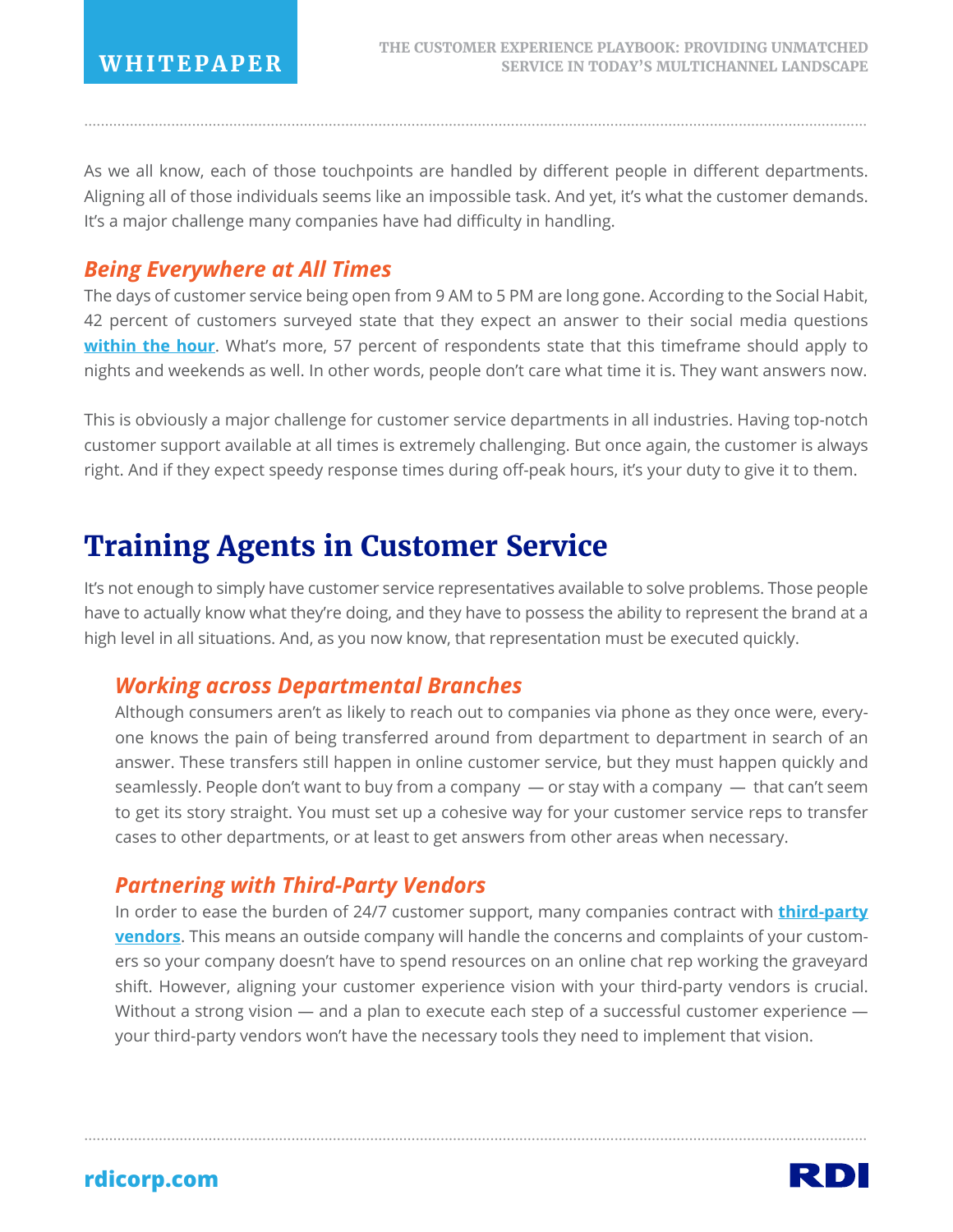# **THE PLAYBOOK: A STEP-BY-STEP GUIDE TO CREATING THE CUSTOMER SERVICE YOU WANT TO PROVIDE**

# **Identify Your Customer's Engagement Path**

Although your customers have a seemingly endless number of ways to get in touch with you, the truth is there are definite trends within the underlying numbers. That is, people prefer a few specific approaches with your company that they might not utilize when contacting other organizations. Your job is to figure out the common paths taken by the majority of your customers, and then use that information to resolve the pain points of those customers at exactly the right time.

.............................................................................................................................................................................................

#### *Know Your Customers*

Most companies claim to understand their customers. But providing a true customer experience goes way beyond simply "getting" your customers. You have to know everything about them, from their motivations to their demographics to their preferred means of communication. It's only through obtaining this information that you can truly appeal to your customers as individuals which, at the end of the day, is what they really want.

**Creating a buyer persona** is the best thing you can do in order to answer these questions. A buyer persona isn't so much a profile of your current customers as it is a thorough breakdown of the audience to which you want to market. Include gender information, demographics, income, tech savvy, industry of employment, and anything else that may be relevant to your specific niche. Most importantly, identify the challenges that are faced by your target audience, and consider how your solution fits into those pain points.

#### *How Customers Connect*

There's a reason why data plays such a prominent role in today's marketing  $-$  it works! The more you know about your customers, the better equipped you'll be to serve those individuals. That knowledge includes the **tendencies that lie beneath each interaction**. Seek to understand how each customer interacts with you, specifically what platform they use and how frequently they use it. While this helps you on an individual level, it'll also help you to spot trends within certain groups of customers. Once you notice those trends, you'll be able to identify the most popular patterns that lead current and future customers to interact with your customer service representatives.

.............................................................................................................................................................................................

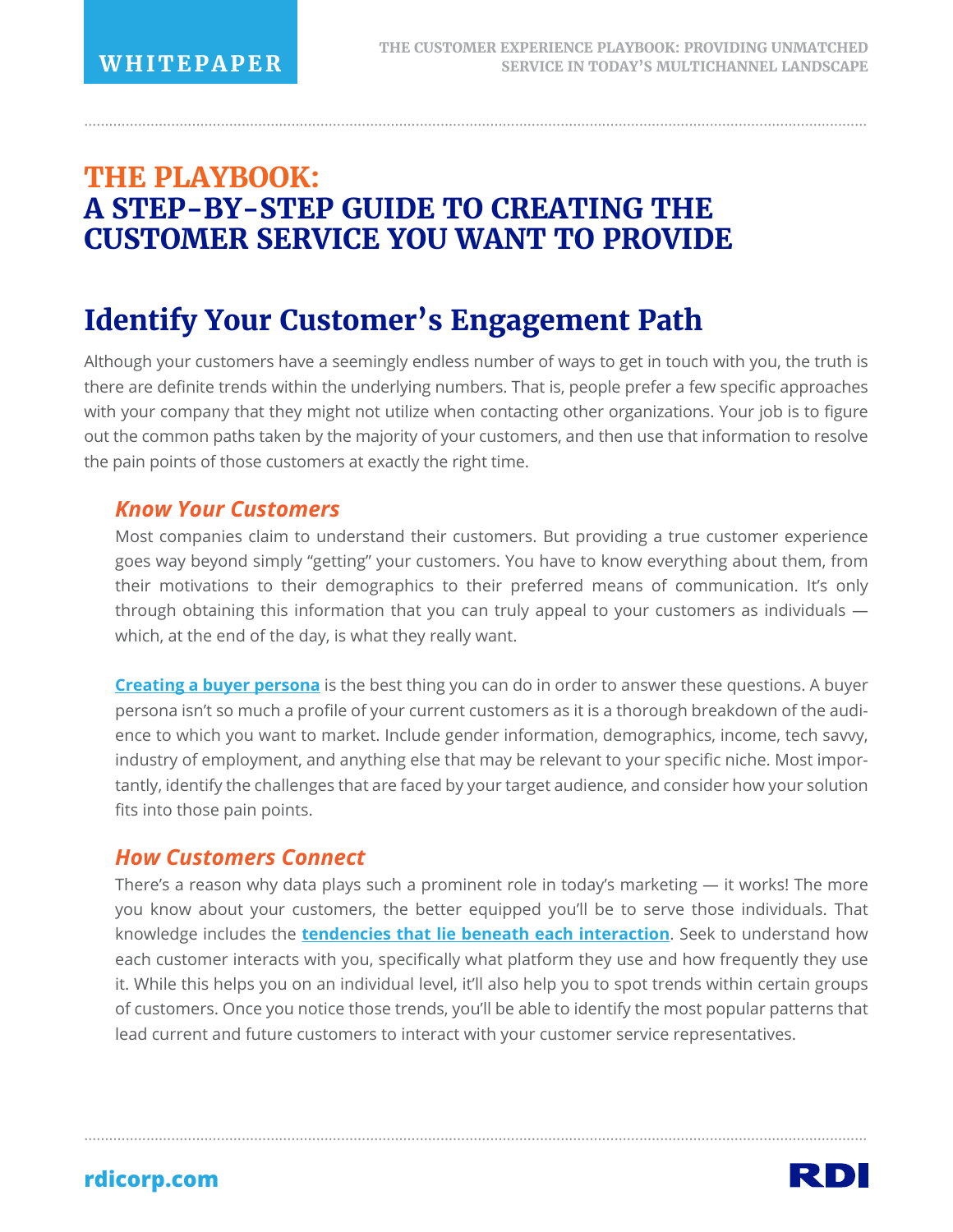## *Identifying Needs*

Knowing what makes your customers reach out to you is a great first step, but it doesn't complete the puzzle. The real key to the customer experience is to know what people want from you before they even have to ask. Remember, your solution only works if it reaches your customers at the right time. Understanding the buyer's journeys of the various segments of your audience will help you to engage customers at just the right time, giving them exactly what they want, when they want it. That's the kind of customer service that will have people raving to their friends and family, which will ultimately benefit your company.

.............................................................................................................................................................................................

# **Creating a Road Map**

In school, we were asked to take the concepts we learned and put them into our own words. Creating a **defined road map** of the customer's experience with your company is the same thing. If you really know what your customer experiences throughout their journey, it shouldn't be difficult to create. But if there are any holes in your strategy, creating this road map will highlight those issues, giving you the chance to quickly solve them.

### *Rethink the Customer Experience*

You may have initially had some preconceived notions about how customers interacted with your company. Now that you have tons of data about how customers actually do reach out to your organization, you can see real-life examples of how your customer service touchpoints impact your customers. Reach out to your third-party vendors for qualitative and quantitative analysis of customer interactions as well. The wealth of information they have available will give you greater insights into your customers' behavior and their motivation for contacting you.

By combining all relevant customer data, you will be able to see that some contact touchpoints are more popular than others, and you might see that there are branches of your customer service that are typically neglected. This is an opportunity for you to build on what works, while making some decisions about the areas of your process that fall short.

## *Distribute Your Playbook*

Once you've got your data-driven approach to the customer experience down pat, it's time to put your vision into action. Give your playbook to anyone who works with customers in any capacity. This is especially true of third-party vendors, who are typically the last to hear about anything new. On top of distributing your playbook, provide the proper training to all of your customer service departments. This will help ensure there's no confusion; additionally, it gives you the chance to gain feedback from your reps before they execute these strategies with actual customers.

.............................................................................................................................................................................................

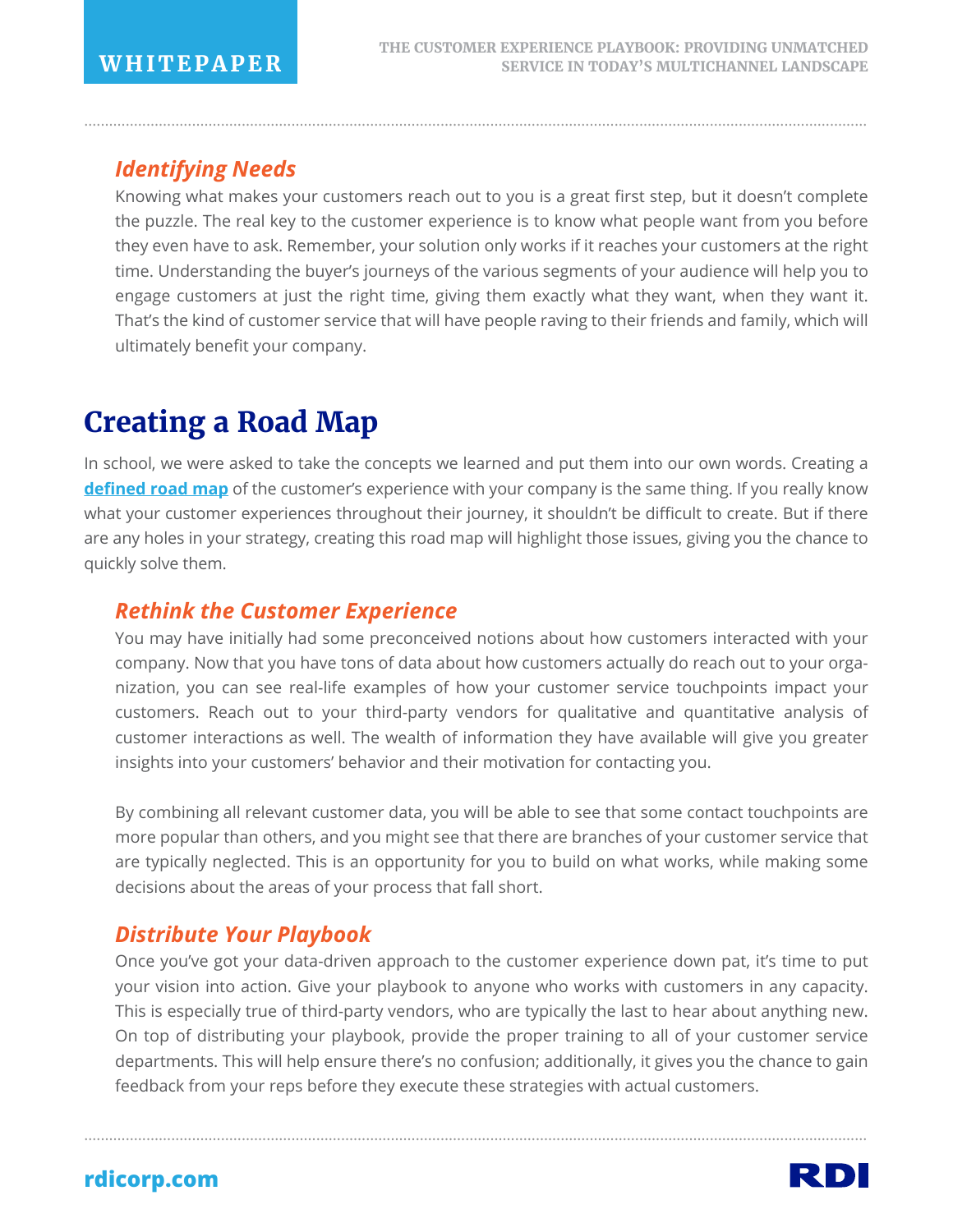Providing hands-on training is also a great way to encourage your customer service staff to buy into the changes you've made. This is absolutely vital because if your staff-level employees don't take the playbook seriously, there's no chance that they'll use these strategies when dealing with customers.

.............................................................................................................................................................................................

Using these techniques will allow you to gain an even deeper insight into what makes your audience tick. As you learn more about your customers, update your playbook to reflect your enhanced knowledge. You can (and should) also update this playbook as you learn more about what strategies are most effective with your customers.

### *Redefine Your KPI*

As you overhaul your approach to customer service, it makes sense that you'd also reconsider the metrics you use to determine successful customer support. Remember, it's not about the product it's about **reaching the consumer** in a timely manner and helping to resolve their pain points. Incorporate metrics that reflect your ability to help people when they need it, such as minimizing the number of repeat customer contacts within a short period of time.

# **Testing the Customer Experience**

Vigilant testing is part of keeping any machine running. The customer experience is no different. Make sure all of your channels work efficiently, and that there is no difference in the quality of customer service between any of the various channels you utilize. Every device and every means of communication should have the exact same level of support, friendliness, and overall service expertise. Verify that each checkpoint is using current logos, color schemes and fonts. Any kink in the chain immediately becomes your weakest link, one that can cause you to lose out on business.

# **Revising Your Strategy**

Customer service has changed dramatically over the past five years, and it will continue to change for the foreseeable future. Stay on top of the paths your customers take to reach you, and constantly monitor your company's ability to predict the pain points of your customers. It's important to remember that these factors may change at any point. Continue to collect and monitor the data that lies beneath the solutions you provide, and don't be shy about making any changes that can help you to better serve your customers.

.............................................................................................................................................................................................

RD.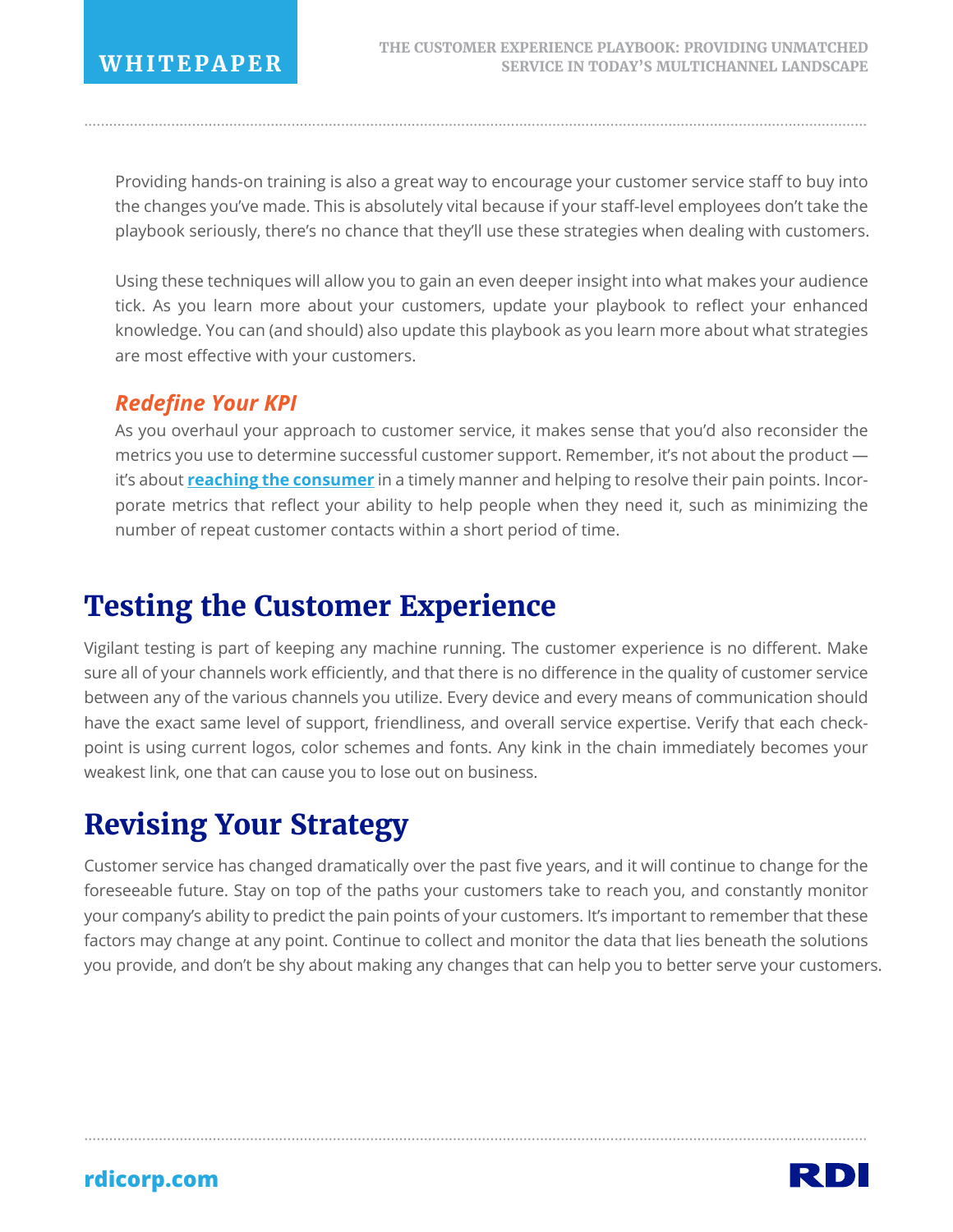# **HOW COULD A THIRD-PARTY VENDOR LEND AN EXTRA HAND?**

Third-party vendors can help you improve your company's customer experience. It's often easier for customer service executives to deal with vendors than it is to ask for a budget increase to hire new staff, and the insights and information they can provide you on the customer experience will help you put your resources to the best use.

.............................................................................................................................................................................................

With that in mind, working with a vendor is often an ideal solution for a company that's feeling stress on its customer support system. Here's what a third-party vendor can do to help you achieve customer success and convert your customers into loyal, brand advocates.

#### *Become an Extension of Your Brand*

The vendor's relationship with the company should only be apparent through the inner workings of that organization. In other words, the vendor's adaptation of your company's imagery and customer service philosophies should be so seamless that customers can't even tell they're working with an outside company. The experience a customer derives from interacting with your in-house staff should be identical to what they experience working with a vendor who's providing customer service for your company

All too often, companies don't understand that a given vendor is a poor fit until it's too late. It's your job to make sure that you choose the right vendor the first time. Look for forward-thinking companies that place a **similar value** on the customer experience, particularly when it comes to customers receiving the same level of support at all touchpoints. You should also look for a vendor with a proven record of creativity when it comes to aligning itself with a company's look and vision. A vendor that can't jump right in line with your company's culture isn't a vendor you should consider working with.

### *Flexible Help*

No vendor should provide a one-size-fits-all solution for companies who need their help. Not all customer service scenarios are created equally. For instance, the holidays are drastically busier than the early months of the calendar year for many companies. Your third-party vendor should understand that, and the vendor should have the ability to provide additional support during your busiest times.

.............................................................................................................................................................................................

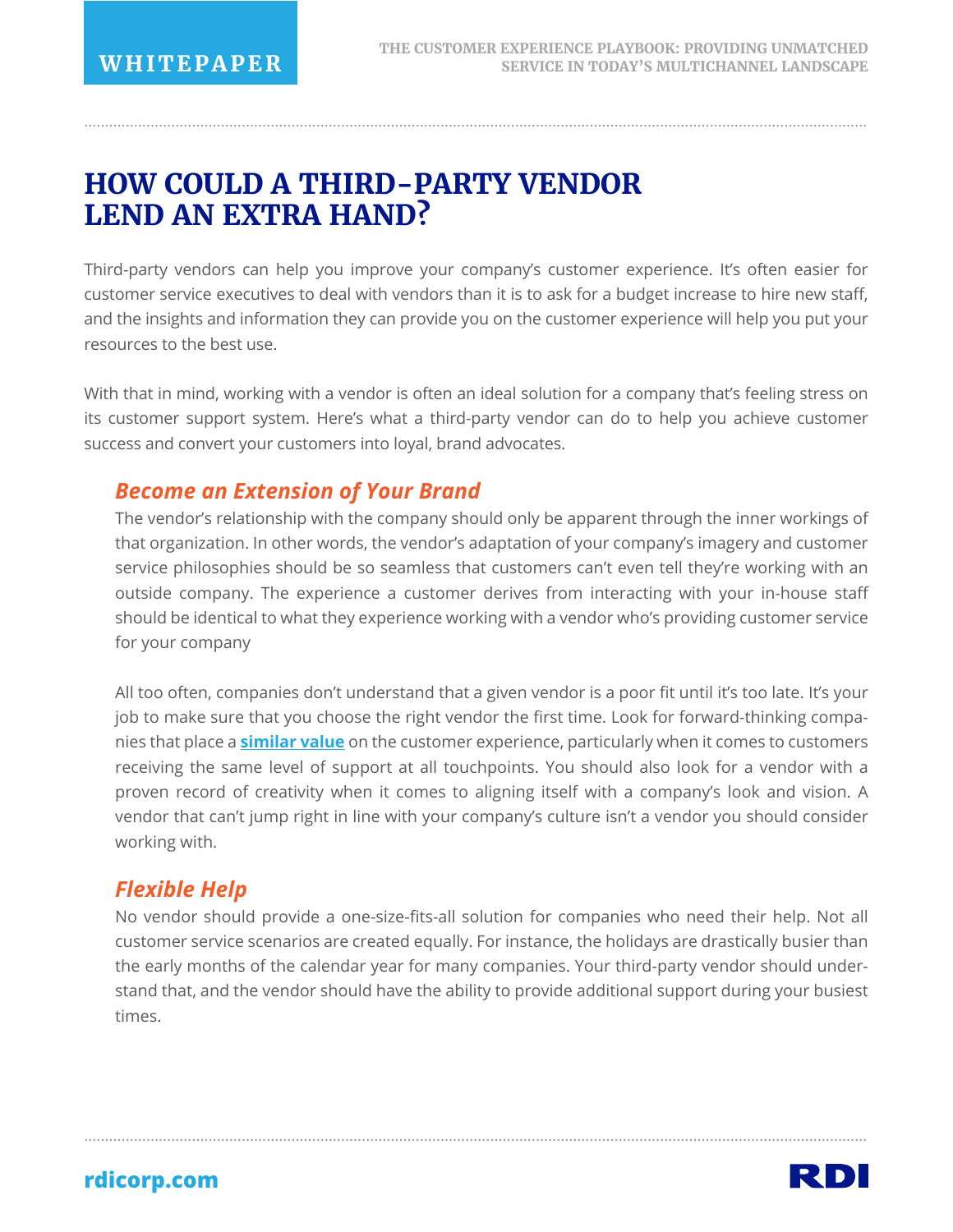Of course, knowing when your busiest times are is your job. It's imperative you plan ahead for these instances. Let the vendor know you'll need this extra help before you sign anything. This protects your company against any surprises that might arise down the line as a result of miscommunications or assumptions.

.............................................................................................................................................................................................

### *Additional Insights*

The fact that vendors work with other companies is often listed as a negative quality. The reality is vendors can actually be a major benefit for your company. Because the vendor has seen so many different types of customer service infrastructures, they have unique insight into the best ways to implement a top-notch customer experience. You may be able to learn some valuable pointers about how to get the most out of your new strategy, and you might even learn some new tactics that you can incorporate into your company's methodology.

Also your vendors often play big roles in customer-facing sections of your business. They listen to customer problems, they help them solve issues, they often know your products inside and out. Use their knowledge of your customers — and their pain points or concerns — to understand your customers better. The insight you can gain from third-party customer service vendors will allow you to see where your company is hitting the mark and where there could be improvements.

# **THE FIRST STEP TOWARD CREATING A SUCCESSFUL CUSTOMER EXPERIENCE**

In today's climate, it's insufficient to look at individual transactions or touchpoints for ways to improve your success with customers. Instead, the true path to customer experience is to consider all of these transactions and touchpoints as a whole. Developing a playbook for understanding and helping your customers is the first step to creating a truly comprehensive and effective approach to the customer experience. It'll keep your current customers coming back for more, and it'll help you convert new customers into brand advocates.

.............................................................................................................................................................................................